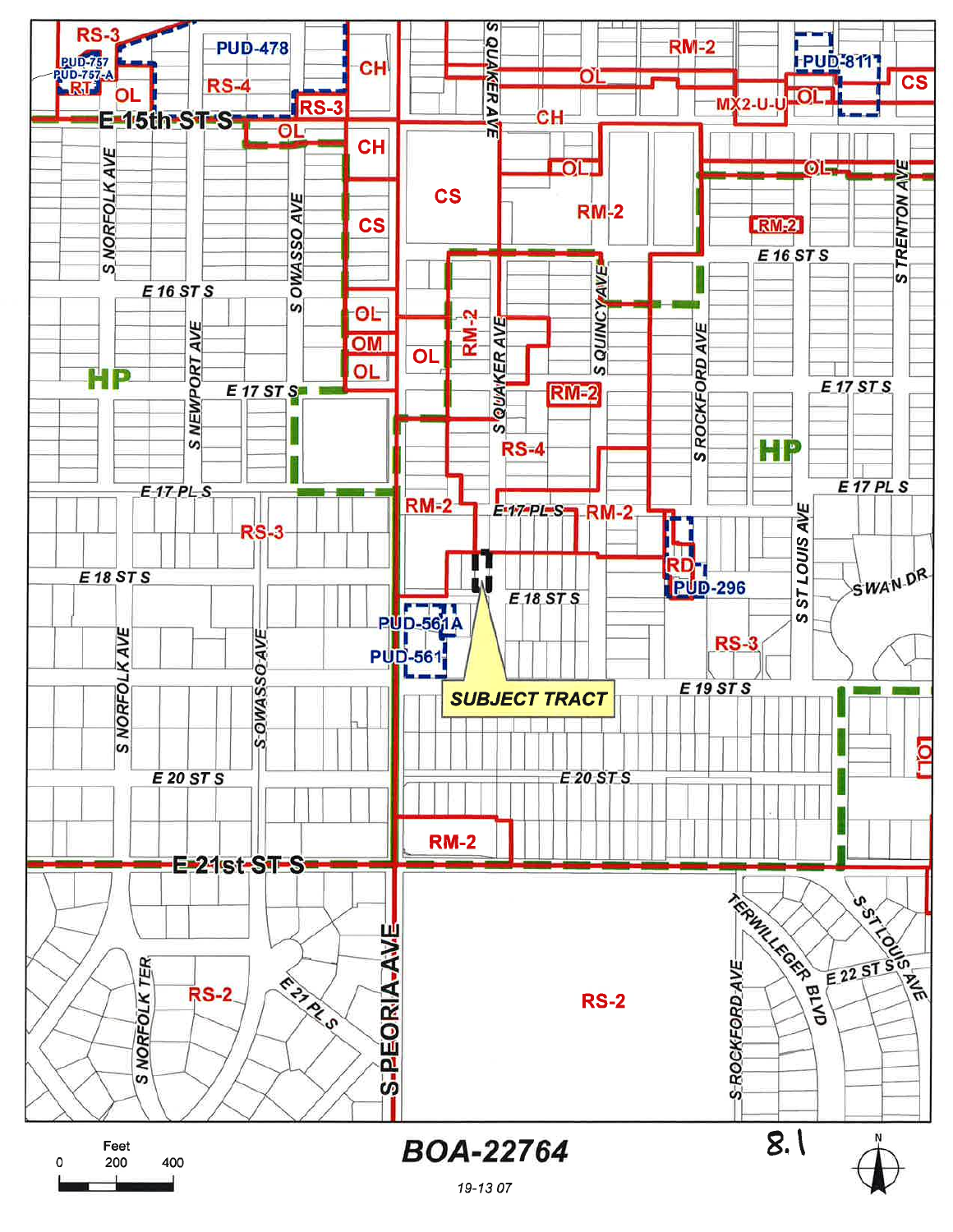# BOARD OF ADJUSTMENT CASE REPORT

STR: 9307 CZM:37 CD:4 HEARING DATE: 1012212019 1:00 PM

APPLICANT: Jeff Robínson

ACTION REQUESTED: Variance to allow a swimming pool to be constructed in the side street setback (Section 90.090-C; Table 90-1).

LOCATION: 1325 E 18 ST S ZONED: RS-3

# PRESENT USE: residence TRACT SIZE: 6599.37 SQ FT

Case Number: BOA-22764

LEGAL DESCRIPTION: LT 7 BLK 1, SANGER-DOUGLASS SUB B25 PARK PLACE

RELEVANT PREVIOUS ACTIONS: None

RELATIONSHIP TO THE COMPREHENSIVE PLAN: The Tulsa Comprehensive Plan identifies the subject property as part of a "Existing Neighborhood" and an "Area of Stability ".

An Existing Neighborhood is intended to preserve and enhance Tulsa's existing single-family neighborhoods. Development activities in these areas should be limited to the rehabilitation, improvement or replacement of existing homes, and small-scale infill projects, as permitted through clear and objective setback, height, and other development standards of the zoning code.

The Areas of Stability include approximately 75% of the city's total parcels. Existing residential neighborhoods, where change is expected to be minimal, make up a large proportion of the Areas of Stability. The ideal for the Areas of Stability is to identify and maintain the valued character of an area while accommodating the rehabilitation, improvement or replacement of existing homes, and smallscale infill projects. The concept of stability and growth is specifically designed to enhance the unique qualities of older neighborhoods that are looking for new ways to preserve their character and quality of life. The concept of stability and growth is specifically designed to enhance the unique qualities of older neighborhoods that are looking for new ways to preserve their character and quality of life.

ANALYSIS OF SURROUNDING AREA: The subject tract is located at the NW/c of E. 18<sup>th</sup> St S. and S. Quaker Ave. lt is zoned RS-3 and is located in an RS-3 subdivision. The property is located in the Swan lake Historical Preservation Overlay District and the plans have been approved through the HP review process.

**STAFF COMMENTS:** The applicant is requesting Variance to allow a swimming pool to be constructed in the side street setback (Section 90.090-C; Table 90-1).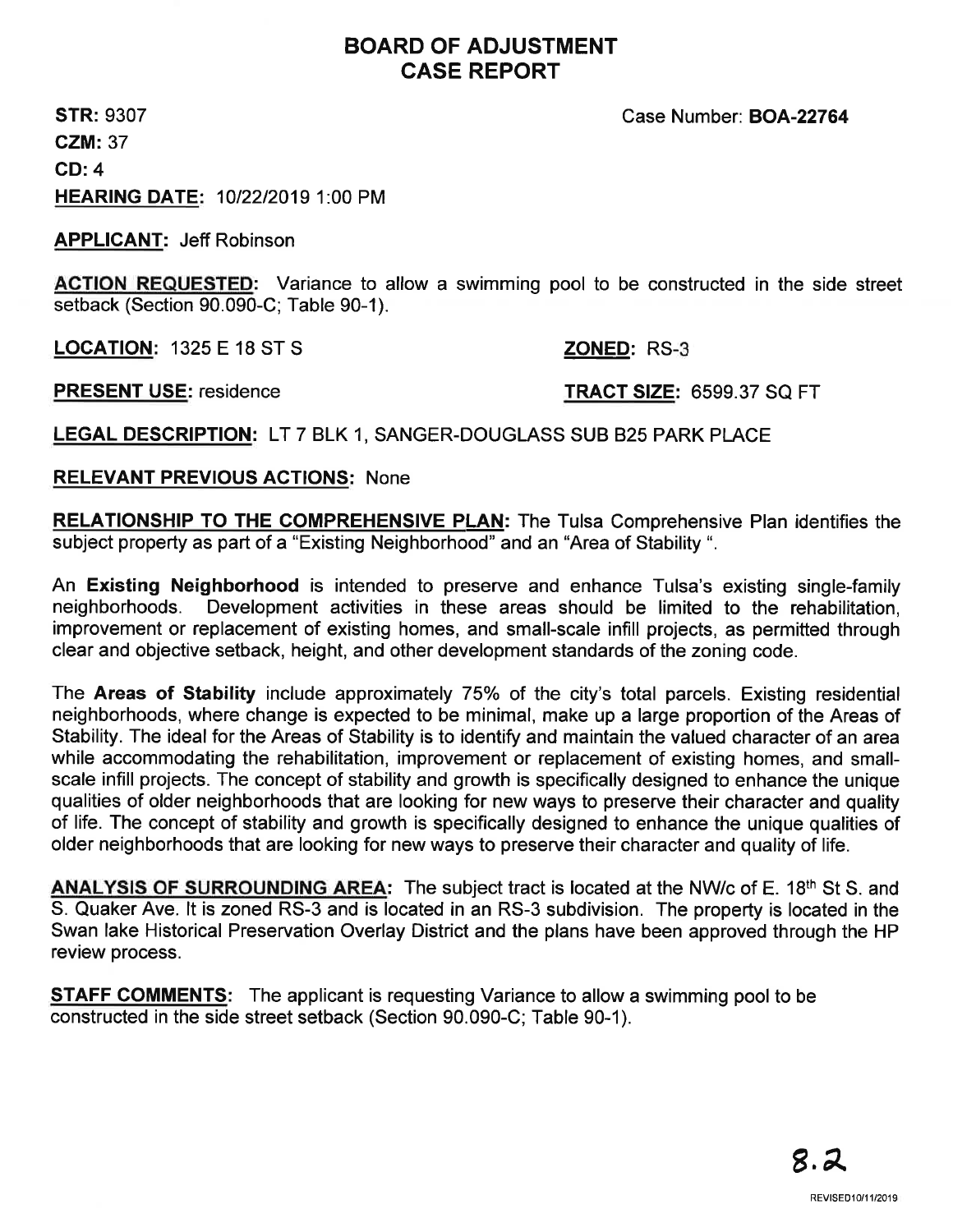### Table 90-1: Permitted Setback Obstructions in R Zoning Districts

| <b>Obstruction</b>                                                                                                                       | Setback            |            |            |
|------------------------------------------------------------------------------------------------------------------------------------------|--------------------|------------|------------|
|                                                                                                                                          | Street Side Rear   |            |            |
| Accessory buildings (see also 590,090 C2)                                                                                                | No                 | No.        | Yes        |
| Air conditioning units                                                                                                                   | No                 | Yes        | Yes        |
| Arbors and trellises                                                                                                                     | Yes                | Yes        | Yes        |
| Awnings, canopies, light shelves and architecturally integrated solar shading devices projecting no<br>more than 2 feet into the setback | Yes:               | Yes        | Yes        |
| Barbeque pits and outdoor fireplaces                                                                                                     | No                 | No         | Yes        |
| Bay windows projecting no more than 2 feet into the setback                                                                              | Yes                | Yes        | <b>Yes</b> |
| Carports                                                                                                                                 | Yes [1]            | Yes<br>[2] | Yes<br> 21 |
| Chimneys and flues projecting no more than 2 feet into the setback                                                                       | Yes                | Yes        | Yes.       |
| Clotheslines                                                                                                                             | No                 | Yes:       | Yes        |
| Decks, patios, and other features and structures less than 30 inches in height above grade                                               | <b>Yes</b>         | Yes        | Yes        |
| Eaves and gutters projecting no more than 2 feet into the setback                                                                        | Yes                | Yes.       | Yes        |
| Fences and walls (see also Section 45.080)                                                                                               | Yes                | Yes        | Yes        |
| Fire escapes projecting no more than 4.5 feet into the setback                                                                           | <b>Yes</b>         | Yes        | Yes        |
| <b>Flagpoles and similar features</b>                                                                                                    | Yes                | Yes        | Yes        |
| Geothermal heat pumps and geothermal heat exchange system equipment up to 4 feet in height<br>above grade                                | No                 | No         | Yes        |
| Green houses and hoop houses                                                                                                             | No                 | No         | Yes        |
| Insulation added to the outside of the exterior wall of an existing building                                                             | Yes                | Yes        | <b>Yes</b> |
| Plants and cold frames                                                                                                                   | Yes                | Yes        | Yes        |
| Raimwater harvesting equipment projecting no more than 4.5 feet into the setback                                                         | Yes:               | Yes        | <b>Yes</b> |
| Recreational equipment (e.g., swing sets, playground equipment, tree houses, etc.)                                                       | No.                | No.        | Yes        |
| Satellite dish antennas                                                                                                                  | See Section 45,180 |            |            |
| Signs (see also Chapter 60)                                                                                                              | Yes                | Yes        | Yes        |
| Sills, belt courses, cornices and similar architectural features projecting no more than 2 feet into the<br>sethack                      | Yes.               | Yes        | Yes        |
| Solar energy systems, building mounted                                                                                                   | No                 | Yes        | Yes        |
| Solar energy systems, ground mounted                                                                                                     | Mn                 | No         | <b>Yes</b> |
| Swimming pools and termis courts                                                                                                         | <b>No fai</b>      | bla        | Yes        |
| Vehicle parking/storage, inoperable (see also Section 45,140)                                                                            | <b>No</b>          | <b>No</b>  | Yes        |
| Wheelchair lifts and ramps that meet federal, state and local accessibility standards                                                    | Yes                |            | Yes Yes    |

### Table 90 1 Notes

 $111$ Special exception approval required; see \$90,090 C1.

 $|2|$ Must be setback at least 3 feet from side and rear lot lines.

 $131$ May be allowed in the street setback within a rear yard.

## **SAMPLE MOTIONS:**

(approve/deny) a **Variance** to allow a swimming pool to be constructed in the Move to side street setback (Section 90.090-C; Table 90-1).

- Finding the hardship(s) to be
- Per the Conceptual Plan(s) shown on page(s) of the agenda packet.  $\bullet$
- Subject to the following conditions  $\bullet$

In granting the Variance the Board finds that the following facts, favorable to the property owner, have been established:

a. That the physical surroundings, shape, or topographical conditions of the subject property would result in unnecessary hardships or practical difficulties for the property owner, as distinguished from a mere inconvenience, if the strict letter of the regulations were carried out;

b. That literal enforcement of the subject zoning code provision is not necessary to achieve the provision's intended purpose;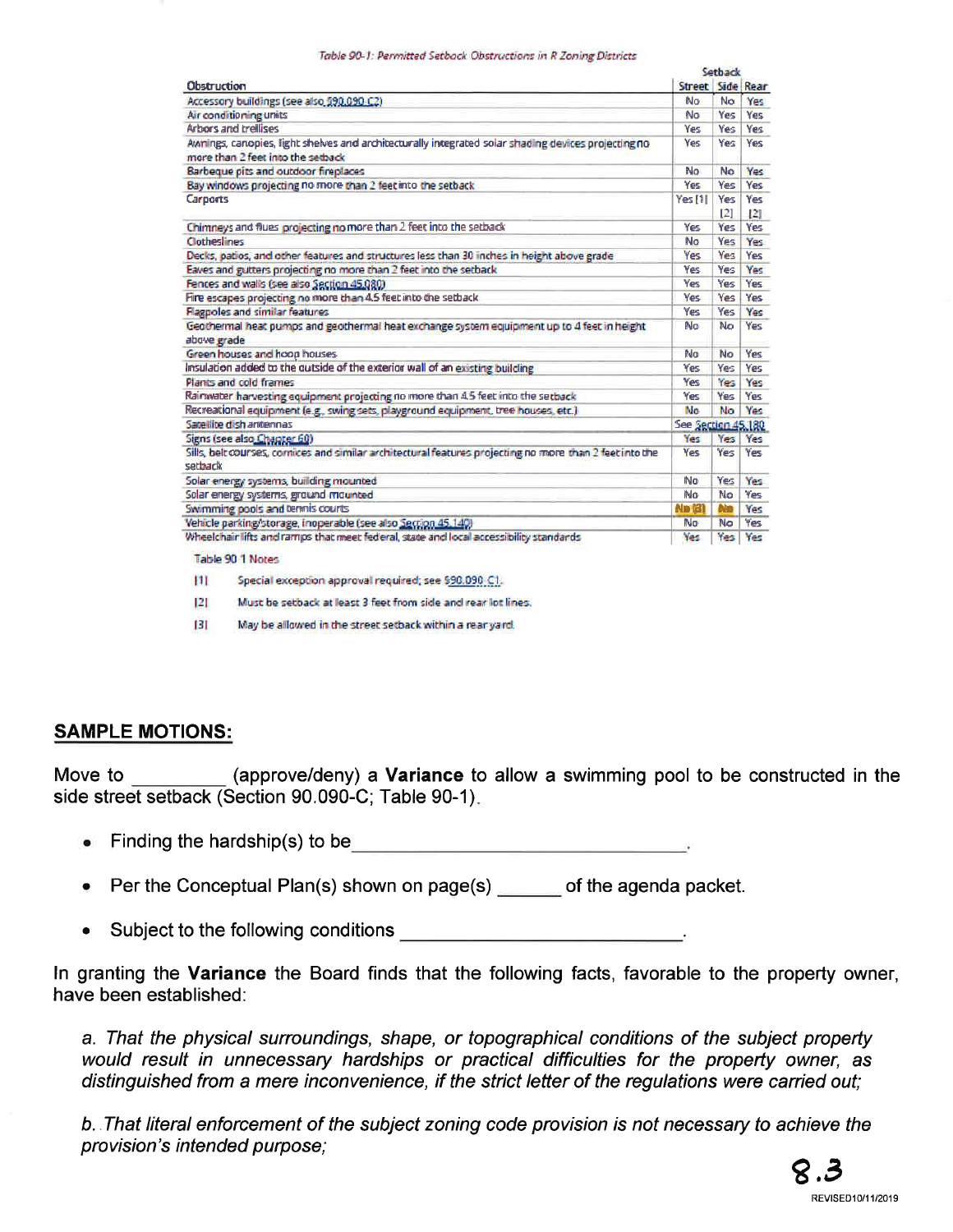c. That the conditions leading to the need of the requested varíance are unique to the subject property and not applicable, generally, to other propefty within the same zoning classification;

d. That the alleged practical difficulty or unnecessary hardship was not created or self-imposed by the current property owner;

e. That the variance to be granted is the minimum variance that will afford relief;

f. That the variance to be granted will not alter fhe essential character of the neighborhood in which the subject property is located, nor substantially or permanently impair use or development of adjacent property; and

g. That the variance to be granted will not cause substantial detriment to the public good or impair the purposes, spirit, and intent of this zoning code or the comprehensive plan."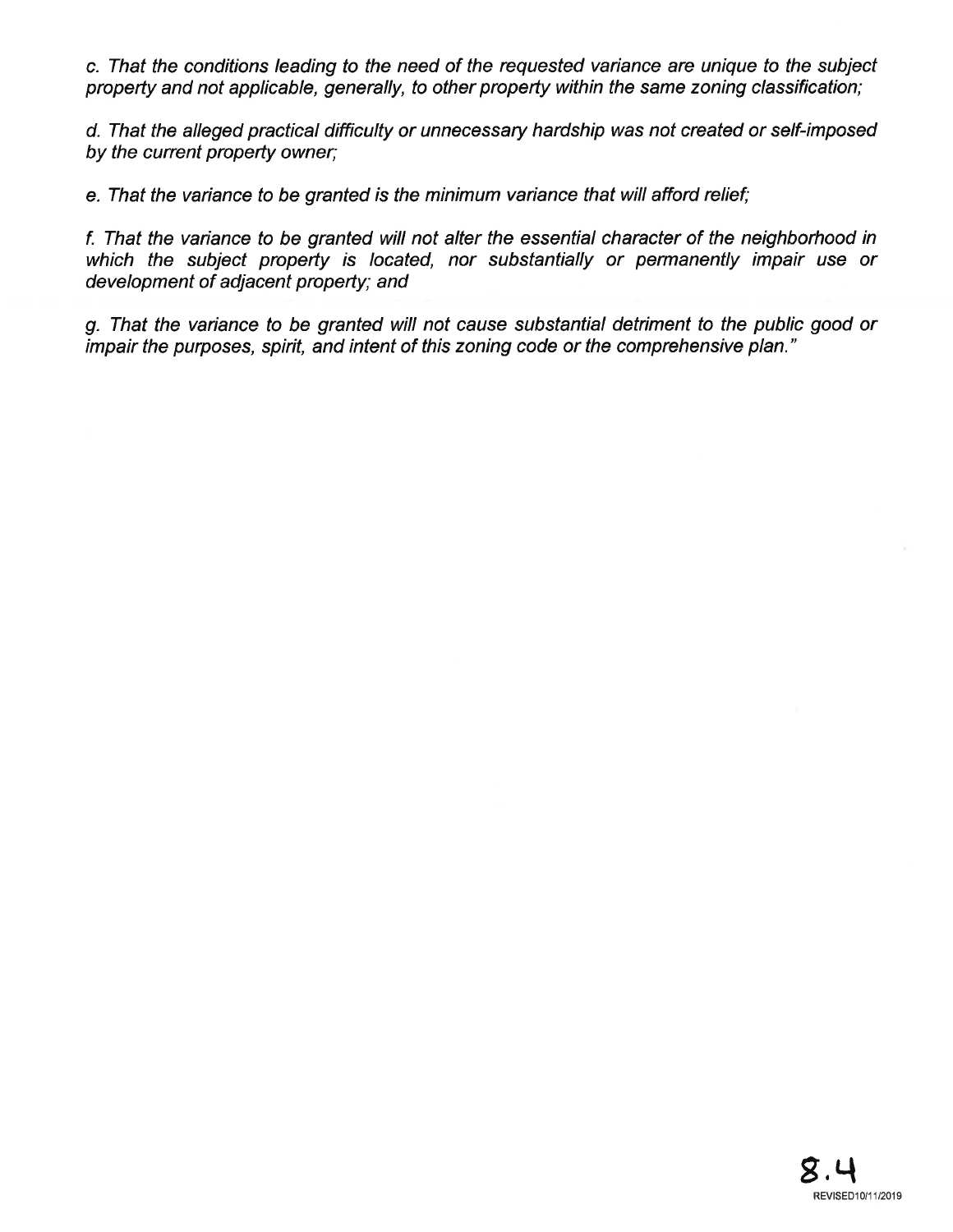

**Facing North on Quaker** 



**Facing South on Quaker**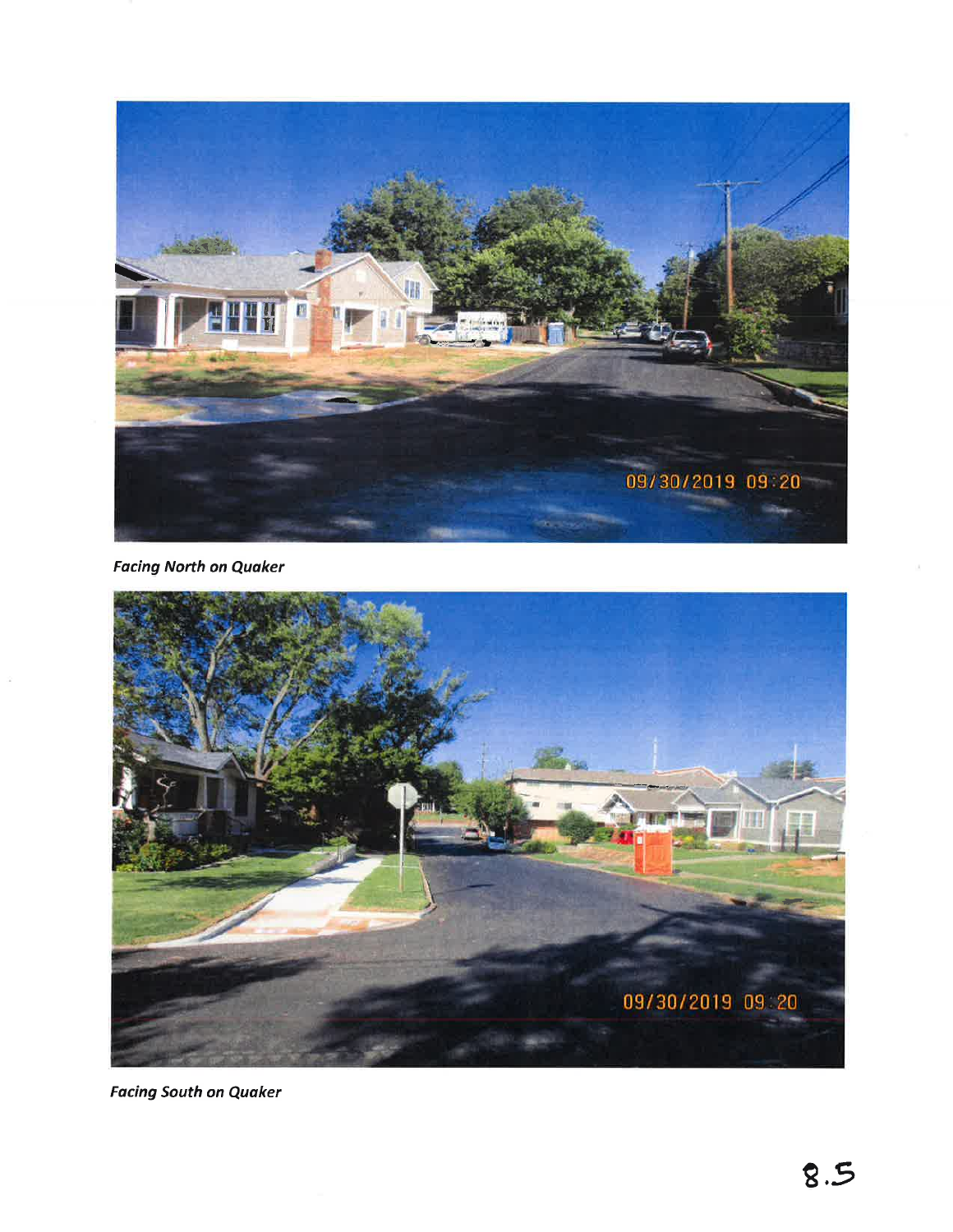

Subject property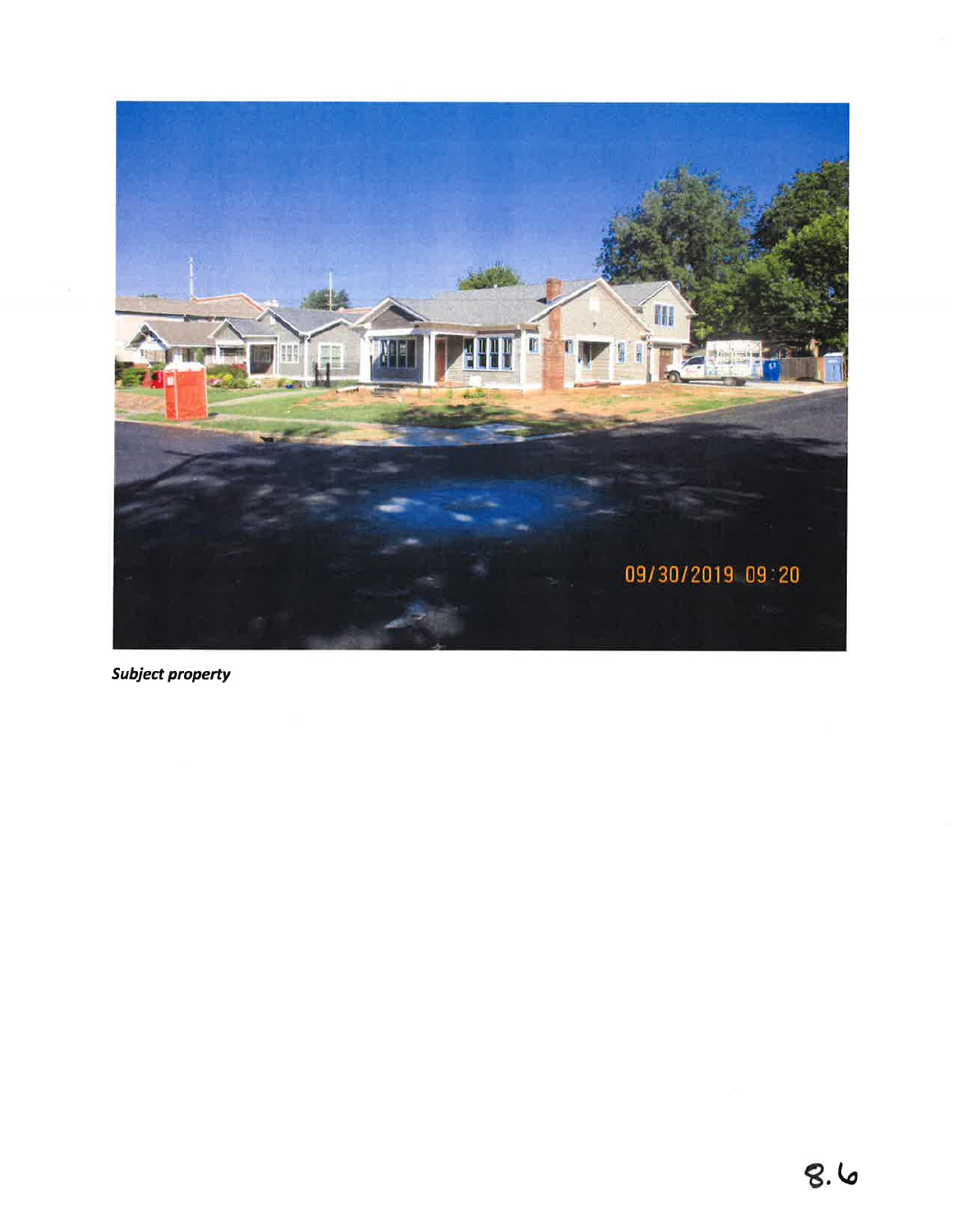

 $\infty$ 

9/8231.7372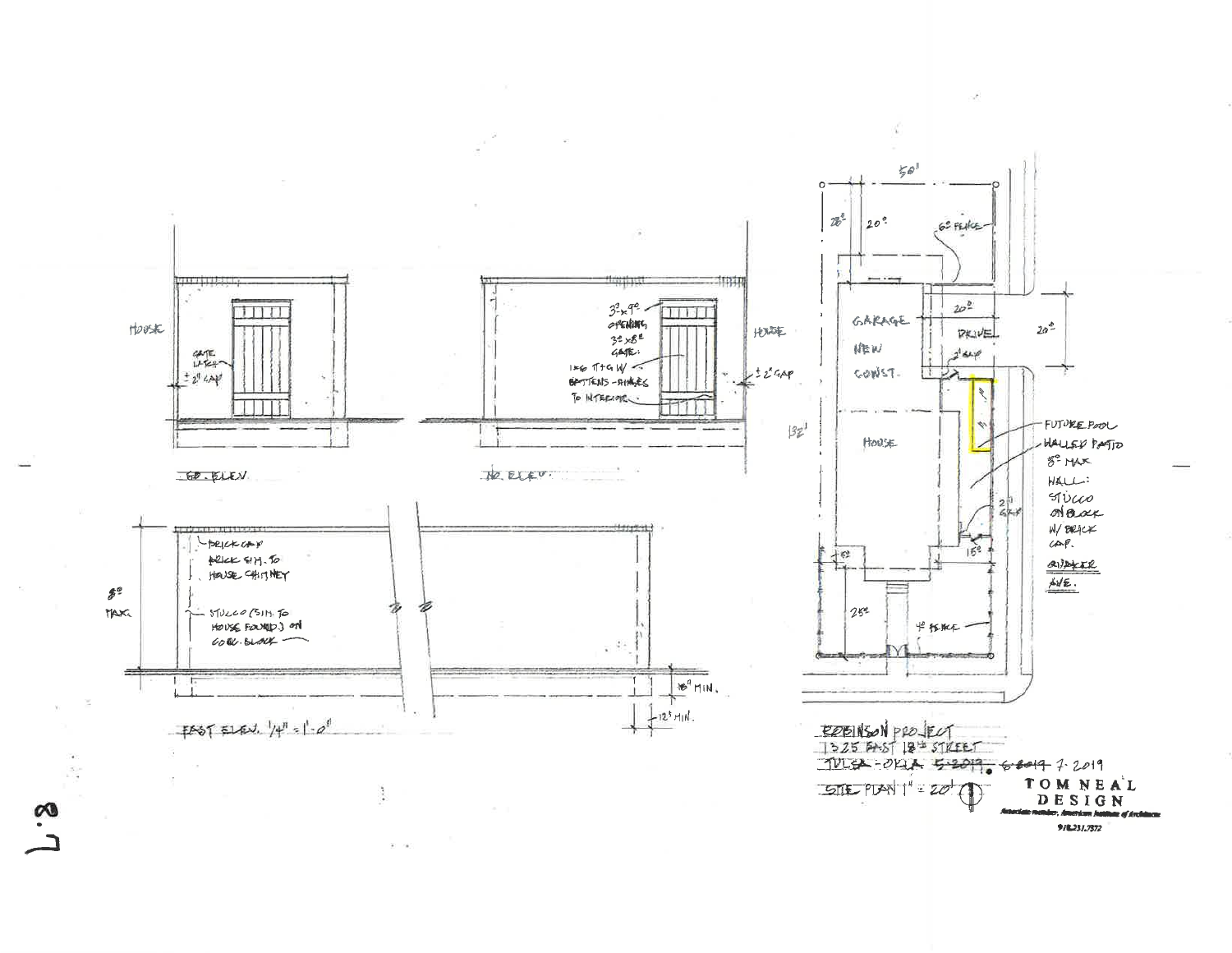

19-13 07 Aefial Photo Date: Februdry 2018 9.8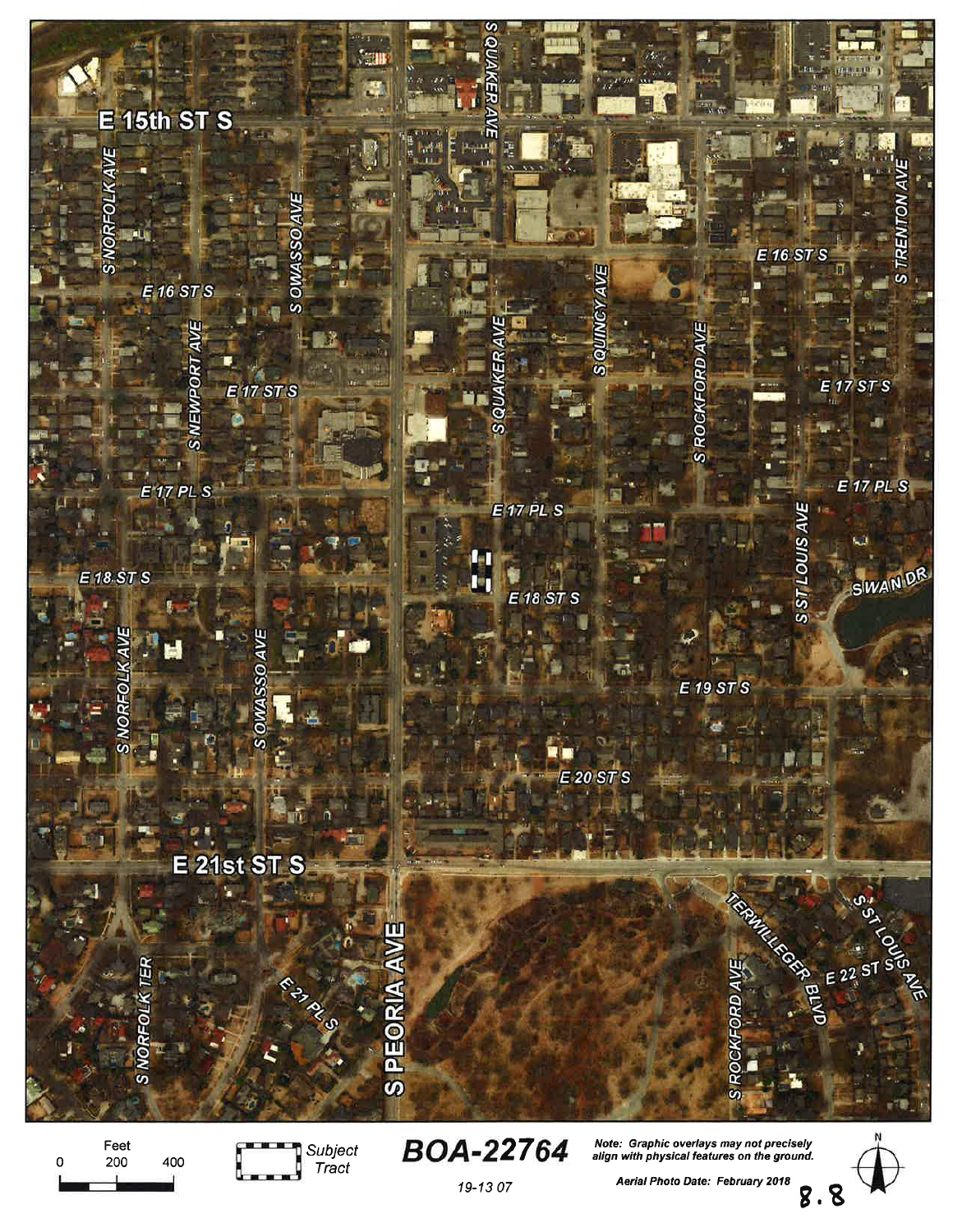

Feet 50  $\circ$ 100



Note: Graphic overlays may not precisely<br>align with physical features on the ground.

Aerial Photo Date: February 2018  $8.9$ 



19-13 07